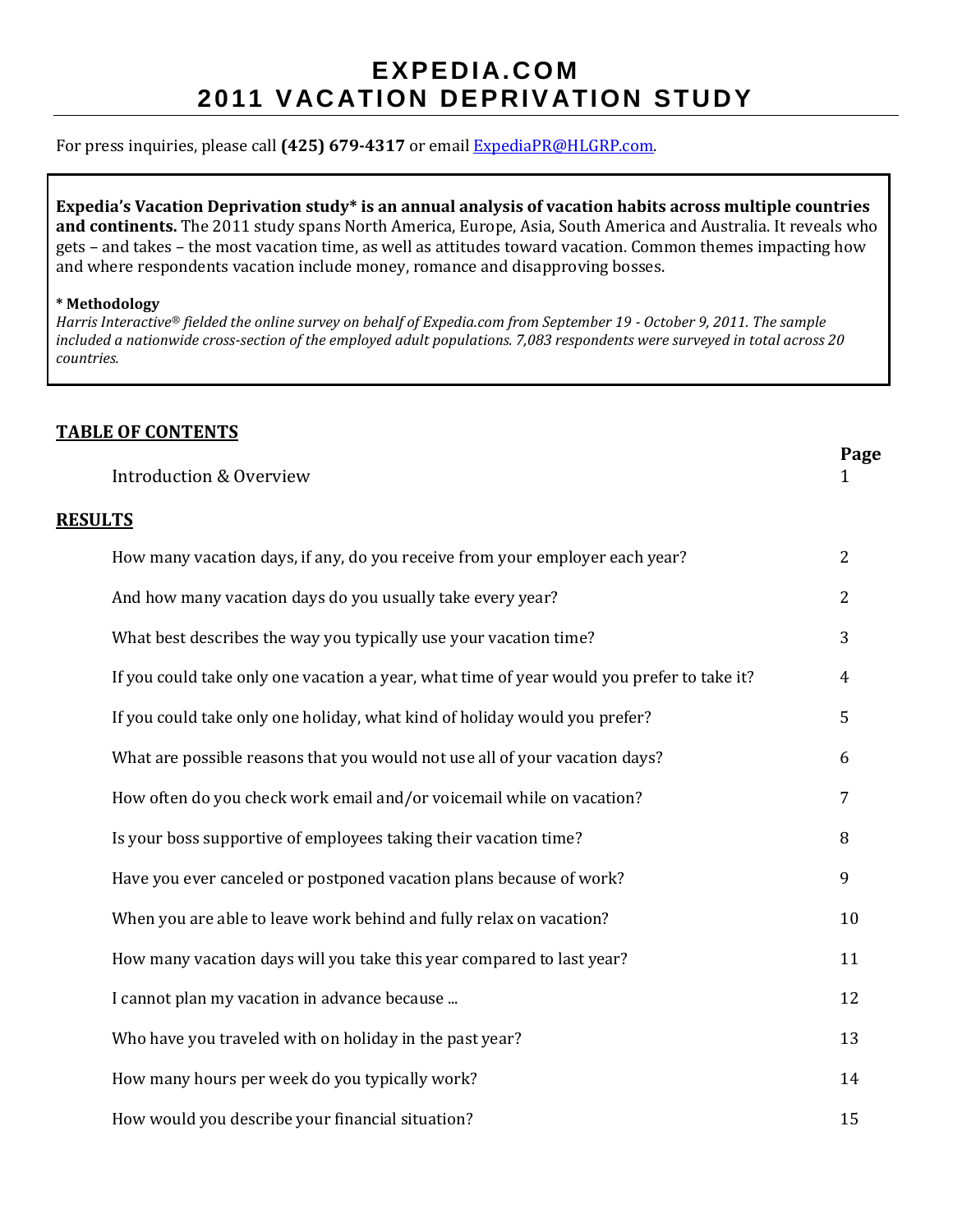#### **Q. How many vacation days, if any, do you receive from your employer each year? And how many vacation days do you usually take every year?**

|                      | <b>Days Given</b> | Days Taken      | <b>Days Unused</b>      |
|----------------------|-------------------|-----------------|-------------------------|
| <b>TOTAL</b>         | 24                | 20              | $\overline{\mathbf{4}}$ |
| <b>United States</b> | $\overline{14}$   | $\overline{12}$ | $\overline{2}$          |
| <b>UK</b>            | 25                | 25              | $\overline{0}$          |
| Germany              | 30                | $\overline{28}$ | $\overline{2}$          |
| France               | $\overline{30}$   | 30              | $\boldsymbol{0}$        |
| Italy                | $\overline{28}$   | $\overline{21}$ | $\overline{7}$          |
| Spain                | 30                | 30              | $\overline{0}$          |
| <b>Norway</b>        | 25                | $\overline{21}$ | $\overline{4}$          |
| Sweden               | 25                | 25              | $\boldsymbol{0}$        |
| <b>Denmark</b>       | $\overline{30}$   | $\overline{30}$ | $\boldsymbol{0}$        |
| Australia            | $\overline{20}$   | $\overline{15}$ | $\overline{5}$          |
| Canada               | $\overline{16}$   | $\overline{15}$ | $1\,$                   |
| Singapore            | $14\,$            | $14\,$          | $\boldsymbol{0}$        |
| Japan                | $11\,$            | $\overline{5}$  | $6\phantom{.}6$         |
| India                | $\overline{25}$   | $\overline{20}$ | $\overline{5}$          |
| <b>South Korea</b>   | $10\,$            | $\overline{7}$  | $\overline{3}$          |
| Argentina            | $\overline{21}$   | $\overline{20}$ | $\mathbf 1$             |
| <b>Brazil</b>        | 30                | 30              | $\boldsymbol{0}$        |
| <b>Mexico</b>        | 15                | 14              | $1\,$                   |
| <b>Ireland</b>       | 21                | 20              | $1\,$                   |
| Netherlands          | $\overline{25}$   | $\overline{23}$ | $\overline{2}$          |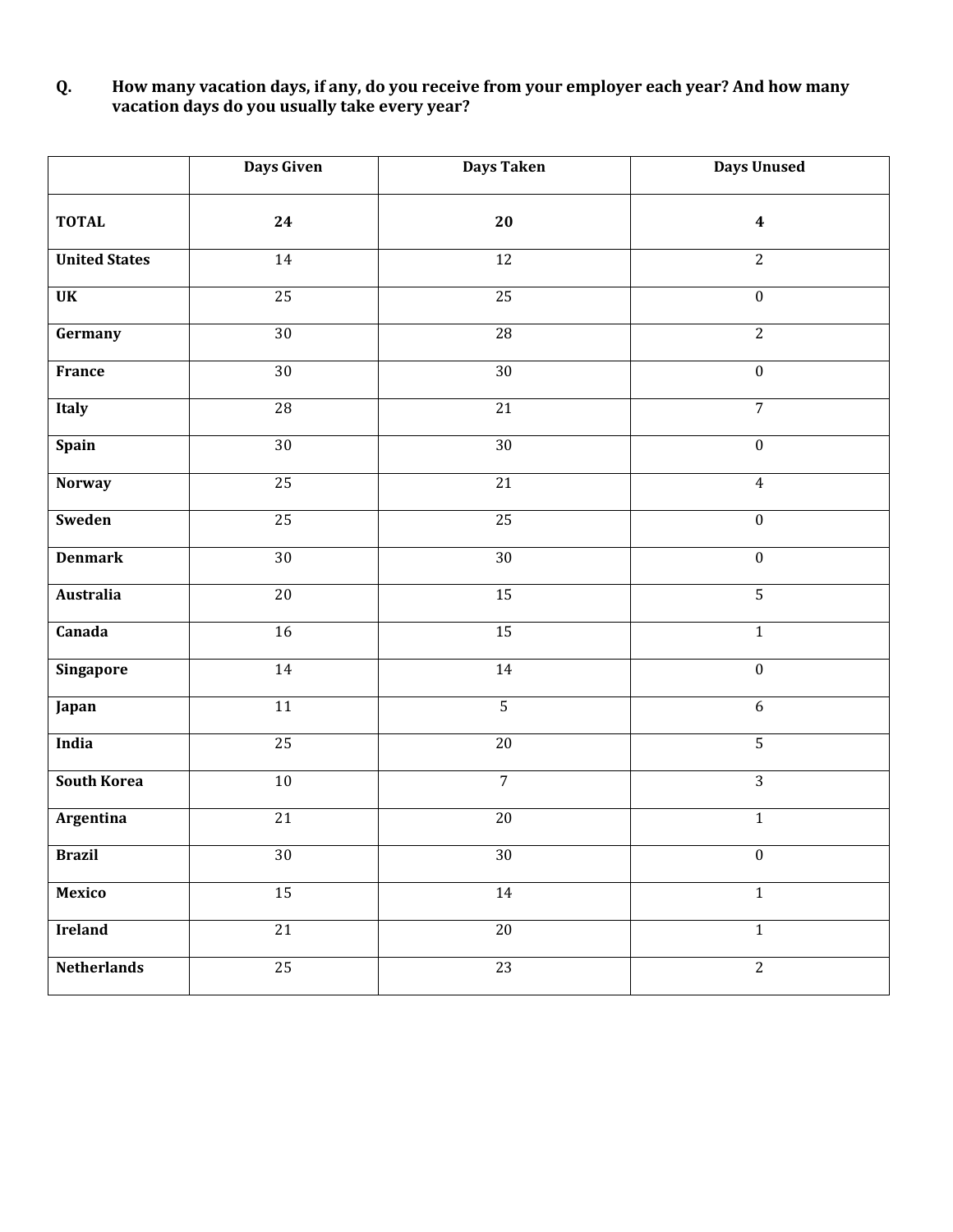## **Q. Which of the following best describes the way you typically use your vacation time?**

|                      | 1-2 extended<br>breaks per<br>year | <b>Multiple shorter</b><br>holidays | Mix of one long,<br>several shorter | <b>Extend business trips</b><br>into holidays | <b>Other</b> |
|----------------------|------------------------------------|-------------------------------------|-------------------------------------|-----------------------------------------------|--------------|
| <b>TOTAL</b>         | 24%                                | 19%                                 | 38%                                 | 3%                                            | 15%          |
| <b>United States</b> | 17%                                | 19%                                 | 32%                                 | 2%                                            | 29%          |
| <b>UK</b>            | 14%                                | 24%                                 | 40%                                 | 4%                                            | 18%          |
| Germany              | 31%                                | 12%                                 | 48%                                 | 1%                                            | 8%           |
| <b>France</b>        | 23%                                | 24%                                 | 45%                                 | 1%                                            | $8\%$        |
| <b>Italy</b>         | 22%                                | 15%                                 | 42%                                 | 4%                                            | 17%          |
| Spain                | 35%                                | 13%                                 | 37%                                 | 3%                                            | 11%          |
| <b>Norway</b>        | 26%                                | 9%                                  | 56%                                 | 1%                                            | $8\%$        |
| Sweden               | 27%                                | 14%                                 | 46%                                 | 3%                                            | 10%          |
| <b>Denmark</b>       | 18%                                | 11%                                 | 64%                                 | 2%                                            | 4%           |
| <b>Australia</b>     | 18%                                | 23%                                 | 37%                                 | 3%                                            | 19%          |
| Canada               | 27%                                | 18%                                 | 36%                                 | $5\%$                                         | 14%          |
| <b>Singapore</b>     | 14%                                | 34%                                 | 39%                                 | 3%                                            | 10%          |
| Japan                | 9%                                 | 26%                                 | 17%                                 | $1\%$                                         | 48%          |
| India                | 23%                                | 23%                                 | 37%                                 | 9%                                            | 9%           |
| <b>South Korea</b>   | 14%                                | 25%                                 | 45%                                 | $3\%$                                         | 13%          |
| Argentina            | 29%                                | 23%                                 | 28%                                 | 3%                                            | 16%          |
| <b>Brazil</b>        | 39%                                | 21%                                 | 17%                                 | 4%                                            | 20%          |
| Mexico               | 45%                                | 15%                                 | 22%                                 | 3%                                            | 15%          |
| <b>Ireland</b>       | 16%                                | 27%                                 | 36%                                 | 3%                                            | 18%          |
| <b>Netherlands</b>   | 23%                                | 16%                                 | 49%                                 | $1\%$                                         | 11%          |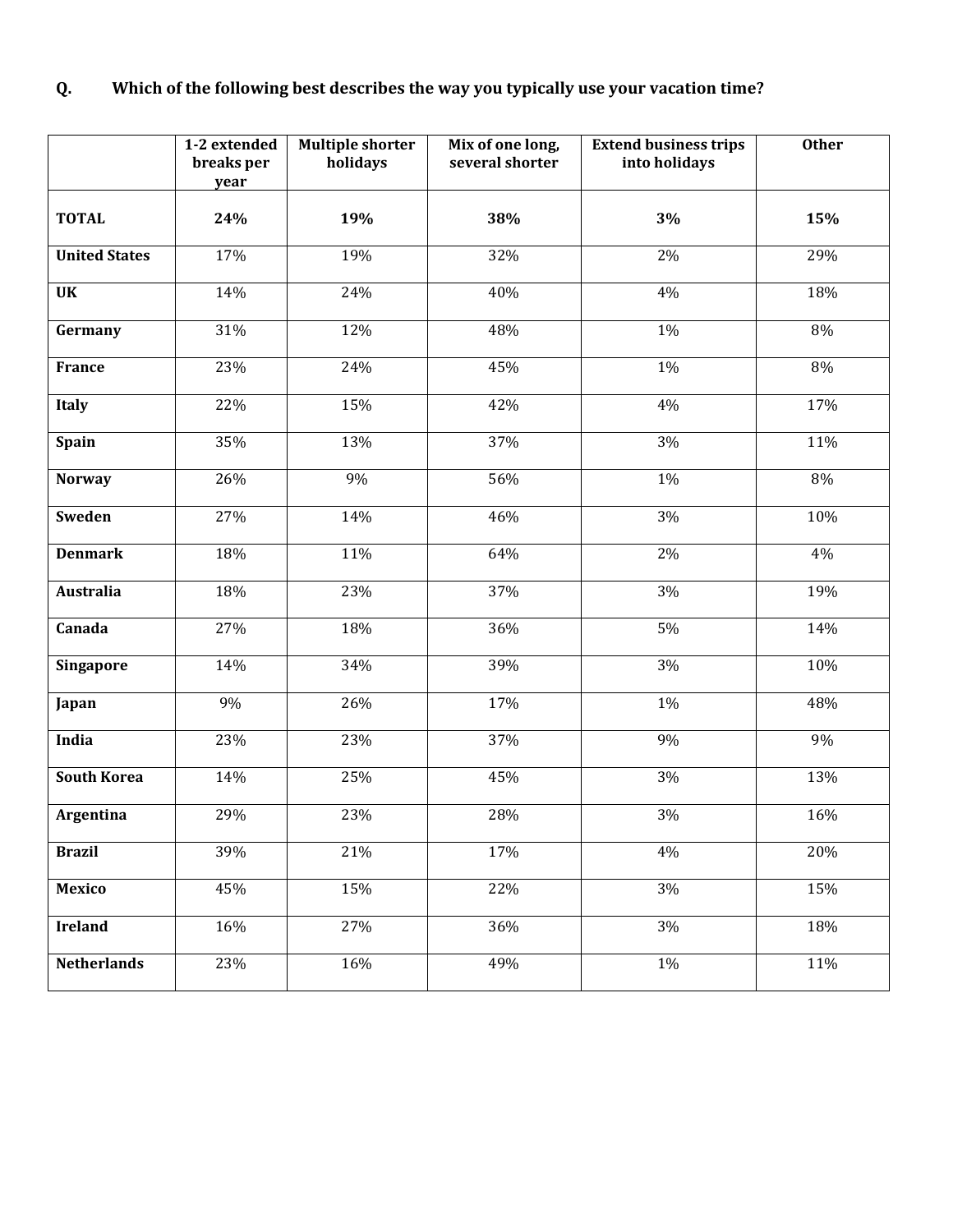|                      | <b>Summer</b> | Fall  | Winter | <b>Spring</b> |
|----------------------|---------------|-------|--------|---------------|
|                      |               |       |        |               |
| <b>TOTAL</b>         | 52%           | 17%   | 16%    | 14%           |
| <b>United States</b> | 35%           | 29%   | 18%    | 19%           |
| <b>UK</b>            | 49%           | 23%   | 12%    | 15%           |
| Germany              | 57%           | 21%   | 5%     | 16%           |
| France               | 68%           | 8%    | 6%     | 17%           |
| <b>Italy</b>         | 72%           | 6%    | 4%     | 18%           |
| <b>Spain</b>         | 63%           | 18%   | 7%     | 13%           |
| <b>Norway</b>        | 63%           | 17%   | 16%    | 5%            |
| Sweden               | 73%           | 16%   | 7%     | 4%            |
| <b>Denmark</b>       | 69%           | 10%   | 12%    | 9%            |
| <b>Australia</b>     | 41%           | 13%   | 19%    | 27%           |
| Canada               | 42%           | 16%   | 33%    | 9%            |
| <b>Singapore</b>     | 17%           | 30%   | 26%    | 27%           |
| Japan                | 40%           | 30%   | 17%    | 13%           |
| India                | 41%           | $8\%$ | 34%    | 17%           |
| <b>South Korea</b>   | 49%           | 34%   | 12%    | 5%            |
| Argentina            | 75%           | 9%    | 4%     | 11%           |
| <b>Brazil</b>        | 69%           | 6%    | $8\%$  | 18%           |
| Mexico               | 45%           | 14%   | 26%    | 15%           |
| <b>Ireland</b>       | 52%           | 28%   | 12%    | 8%            |
| <b>Netherlands</b>   | 58%           | 12%   | 8%     | 21%           |

# **Q. If you could take only one vacation a year, what time of year would you prefer to take it?**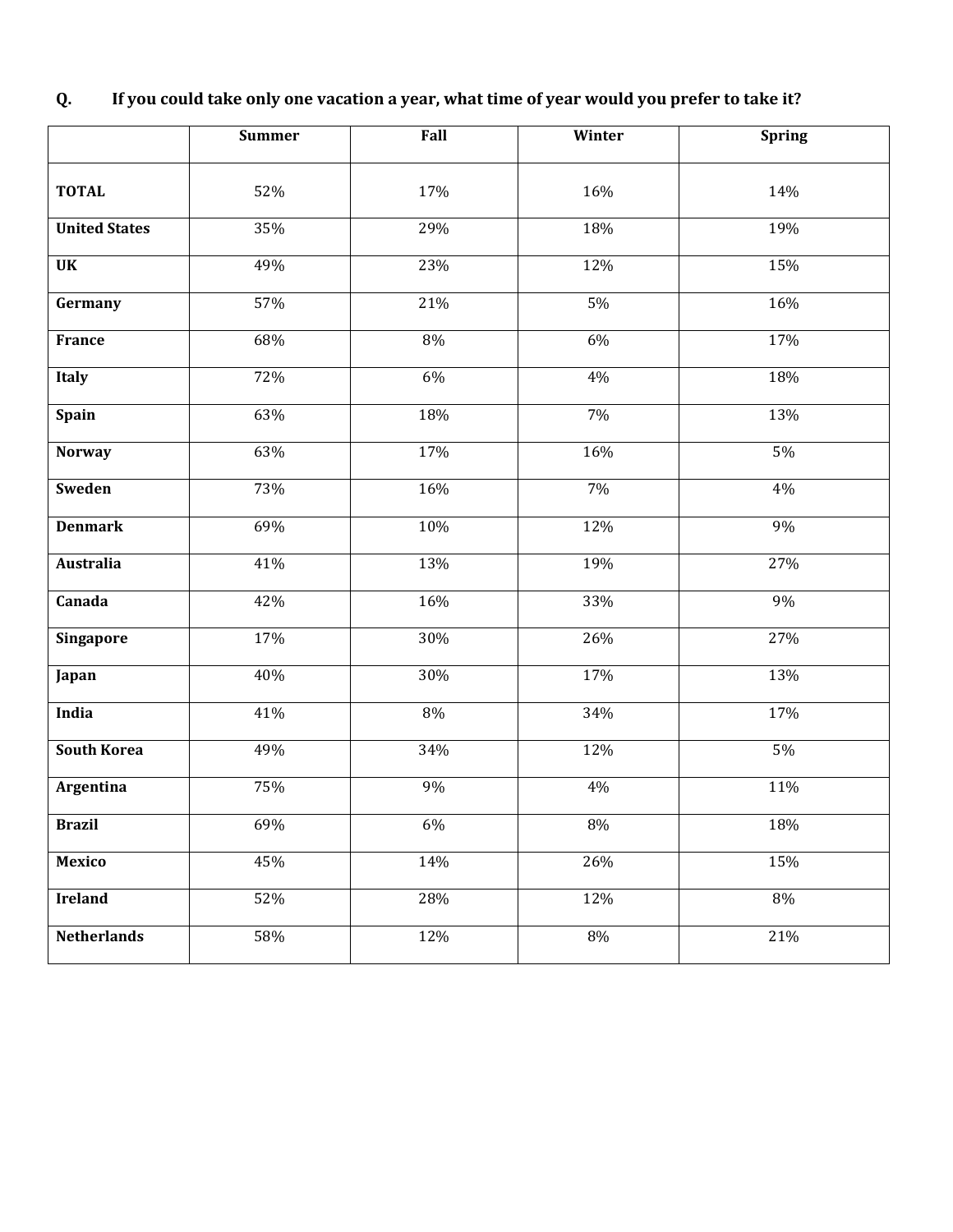|                  | <b>Beach</b> | Romantic | City | <b>Outdoor</b><br>w/exercise | <b>Theme</b><br>park | Food/<br>wine tour | Gambling       | <b>Other</b> |
|------------------|--------------|----------|------|------------------------------|----------------------|--------------------|----------------|--------------|
| <b>TOTAL</b>     | 38%          | 19%      | 13%  | 11%                          | 5%                   | 4%                 | $2\%$          | 9%           |
| <b>US</b>        | 32%          | 16%      | 13%  | 9%                           | 5%                   | 3%                 | 7%             | 14%          |
| <b>UK</b>        | 37%          | 20%      | 14%  | 11%                          | 5%                   | 3%                 | 1%             | 9%           |
| Germany          | 41%          | 17%      | 14%  | 14%                          | 1%                   | 3%                 | 1%             | 9%           |
| France           | 42%          | 19%      | 10%  | 10%                          | 3%                   | 5%                 |                | $1\%$        |
| <b>Italy</b>     | 42%          | 19%      | 15%  | 12%                          | 1%                   | 5%                 | 1%             | 5%           |
| <b>Spain</b>     | 41%          | 16%      | 20%  | 9%                           | 4%                   | 3%                 | 2%             | 6%           |
| <b>Norway</b>    | 37%          | 24%      | 13%  | 5%                           | 5%                   | 4%                 | 1%             | 11%          |
| Sweden           | 45%          | 17%      | 12%  | 9%                           | 2%                   | 5%                 | $\blacksquare$ | 8%           |
| <b>Denmark</b>   | 30%          | 18%      | 16%  | 13%                          | 3%                   | 3%                 | 3%             | 13%          |
| <b>Australia</b> | 37%          | 14%      | 10%  | 12%                          | 6%                   | 7%                 | 2%             | 13%          |
| Canada           | 41%          | 15%      | 11%  | 11%                          | $7\%$                | 3%                 | 2%             | 9%           |
| Singapore        | 25%          | 20%      | 28%  | 6%                           | 9%                   | 4%                 | $\mathbf{r}$   | 9%           |
| Japan            | 18%          | 22%      | 10%  | 11%                          | 7%                   | 11%                | 1%             | 20%          |
| India            | 32%          | 30%      | 10%  | 10%                          | 7%                   | 4%                 | $1\%$          | 6%           |
| S. Korea         | 27%          | 45%      | 1%   | 7%                           | 7%                   | 8%                 | 1%             | 3%           |
| <b>Argentina</b> | 51%          | 12%      | 11%  | 15%                          | 3%                   | $1\%$              | 2%             | 6%           |
| <b>Brazil</b>    | 44%          | 19%      | 15%  | 11%                          | 5%                   | 2%                 | $\mathbf{r}$   | 5%           |
| <b>Mexico</b>    | 51%          | 13%      | 15%  | 8%                           | 4%                   | 4%                 | 2%             | 3%           |

**Ireland** 32% 14% 21% 13% 6% 3% 3% 8%

**Netherlands** 37% 15% 7% 18% 5% 3% 1% 1% 14%

### **Q. If you could take only one holiday, what kind of holiday would you prefer?**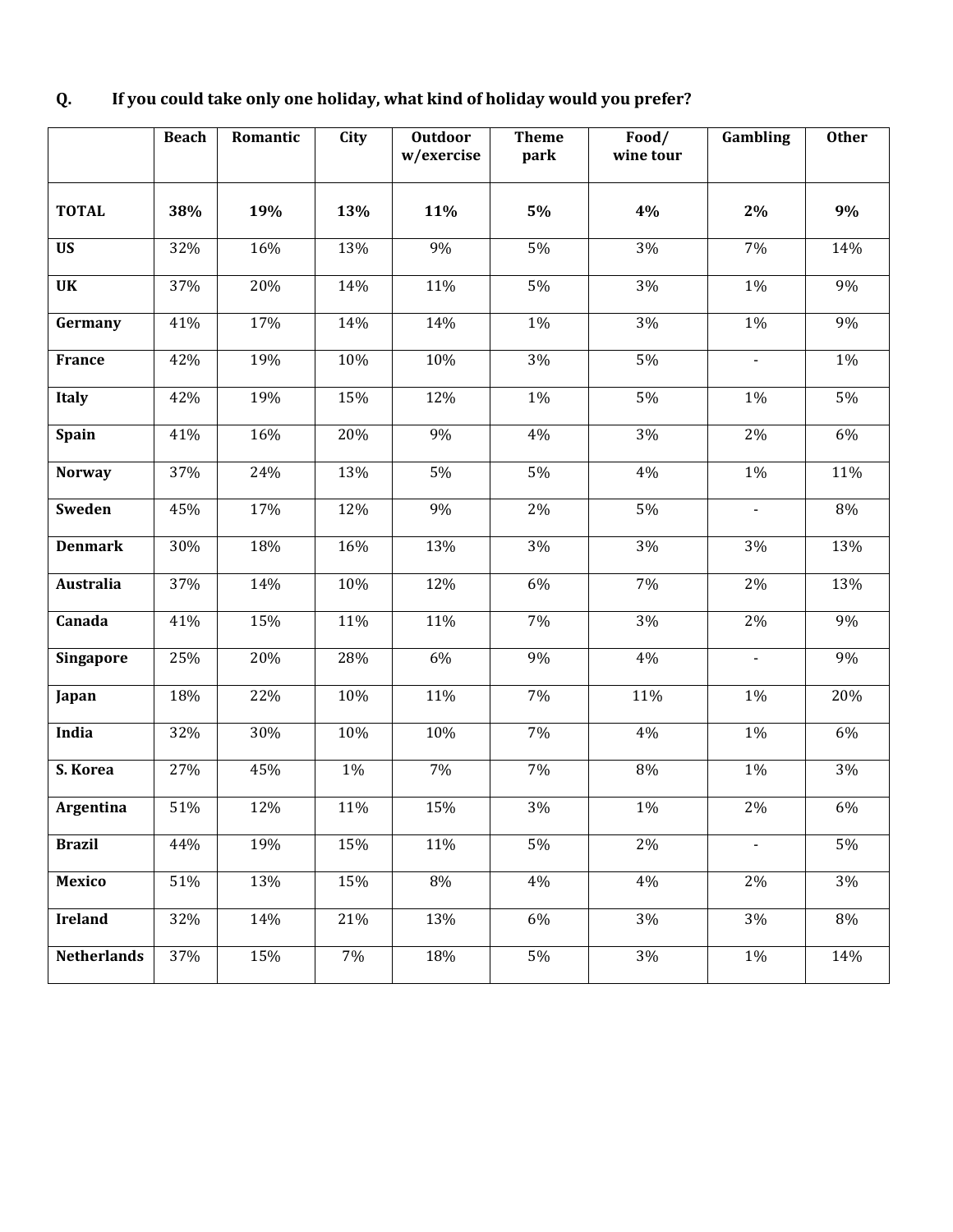#### **Q. Which of the following are possible reasons that you personally would not use all of your vacation days?**

|                    | Can't<br>afford | Don't<br>schedule<br>far enough<br>in advance | Can get<br>paid for<br>unused<br>days | <b>Work</b><br>is my<br>life | May be<br>perceived<br>negatively<br>at work | Important<br>work decisions<br>will be made<br>without me | <b>Vacation</b><br>negatively affects<br>spouse or family<br>member's job | <b>None</b><br>apply |
|--------------------|-----------------|-----------------------------------------------|---------------------------------------|------------------------------|----------------------------------------------|-----------------------------------------------------------|---------------------------------------------------------------------------|----------------------|
| <b>TOTAL</b>       | 22%             | 20%                                           | 16%                                   | 10%                          | 8%                                           | 8%                                                        | 6%                                                                        | 36%                  |
| <b>US</b>          | 34%             | 15%                                           | 11%                                   | 15%                          | 6%                                           | 3%                                                        | 4%                                                                        | 38%                  |
| <b>UK</b>          | 19%             | 20%                                           | 8%                                    | 11%                          | 6%                                           | 8%                                                        | 3%                                                                        | 44%                  |
| Germany            | 16%             | 19%                                           | 13%                                   | 7%                           | 7%                                           | 11%                                                       | 6%                                                                        | 46%                  |
| <b>France</b>      | 20%             | 22%                                           | 15%                                   | 6%                           | 8%                                           | 7%                                                        | 4%                                                                        | 36%                  |
| Italy              | 27%             | 28%                                           | 15%                                   | 7%                           | 12%                                          | 7%                                                        | 6%                                                                        | 22%                  |
| Spain              | 16%             | 18%                                           | 24%                                   | 3%                           | 9%                                           | 12%                                                       | 19%                                                                       | 30%                  |
| <b>Norway</b>      | 28%             | 17%                                           | 20%                                   | 6%                           | 4%                                           | 3%                                                        | 3%                                                                        | 38%                  |
| Sweden             | 18%             | 17%                                           | 15%                                   | 11%                          | 5%                                           | 5%                                                        | 5%                                                                        | 47%                  |
| <b>Denmark</b>     | 16%             | 13%                                           | 26%                                   | 9%                           | 3%                                           | 4%                                                        | 4%                                                                        | 44%                  |
| Australia          | 31%             | 18%                                           | 9%                                    | 14%                          | 13%                                          | 5%                                                        | 5%                                                                        | 34%                  |
| Canada             | 26%             | 14%                                           | 13%                                   | 15%                          | 6%                                           | 9%                                                        | 6%                                                                        | 39%                  |
| <b>Singapore</b>   | 13%             | 32%                                           | 15%                                   | 10%                          | 13%                                          | 9%                                                        | 8%                                                                        | 33%                  |
| Japan              | 19%             | 19%                                           | 5%                                    | 7%                           | 14%                                          | 11%                                                       | 4%                                                                        | 39%                  |
| India              | 15%             | 29%                                           | 28%                                   | 26%                          | 20%                                          | 19%                                                       | 14%                                                                       | 13%                  |
| S. Korea           | 25%             | 29%                                           | 23%                                   | 15%                          | 17%                                          | 7%                                                        | 4%                                                                        | 16%                  |
| Argentina          | 14%             | 23%                                           | 17%                                   | 8%                           | 3%                                           | 8%                                                        | $8\%$                                                                     | 42%                  |
| <b>Brazil</b>      | 6%              | 27%                                           | 23%                                   | 8%                           | $3\%$                                        | 9%                                                        | $2\%$                                                                     | 40%                  |
| <b>Mexico</b>      | 25%             | 32%                                           | 18%                                   | 6%                           | 7%                                           | 8%                                                        | 6%                                                                        | 26%                  |
| <b>Ireland</b>     | 30%             | 14%                                           | 9%                                    | 14%                          | 6%                                           | $4\%$                                                     | 4%                                                                        | 33%                  |
| <b>Netherlands</b> | 14%             | 17%                                           | 15%                                   | 6%                           | $4\%$                                        | 5%                                                        | $4\%$                                                                     | 50%                  |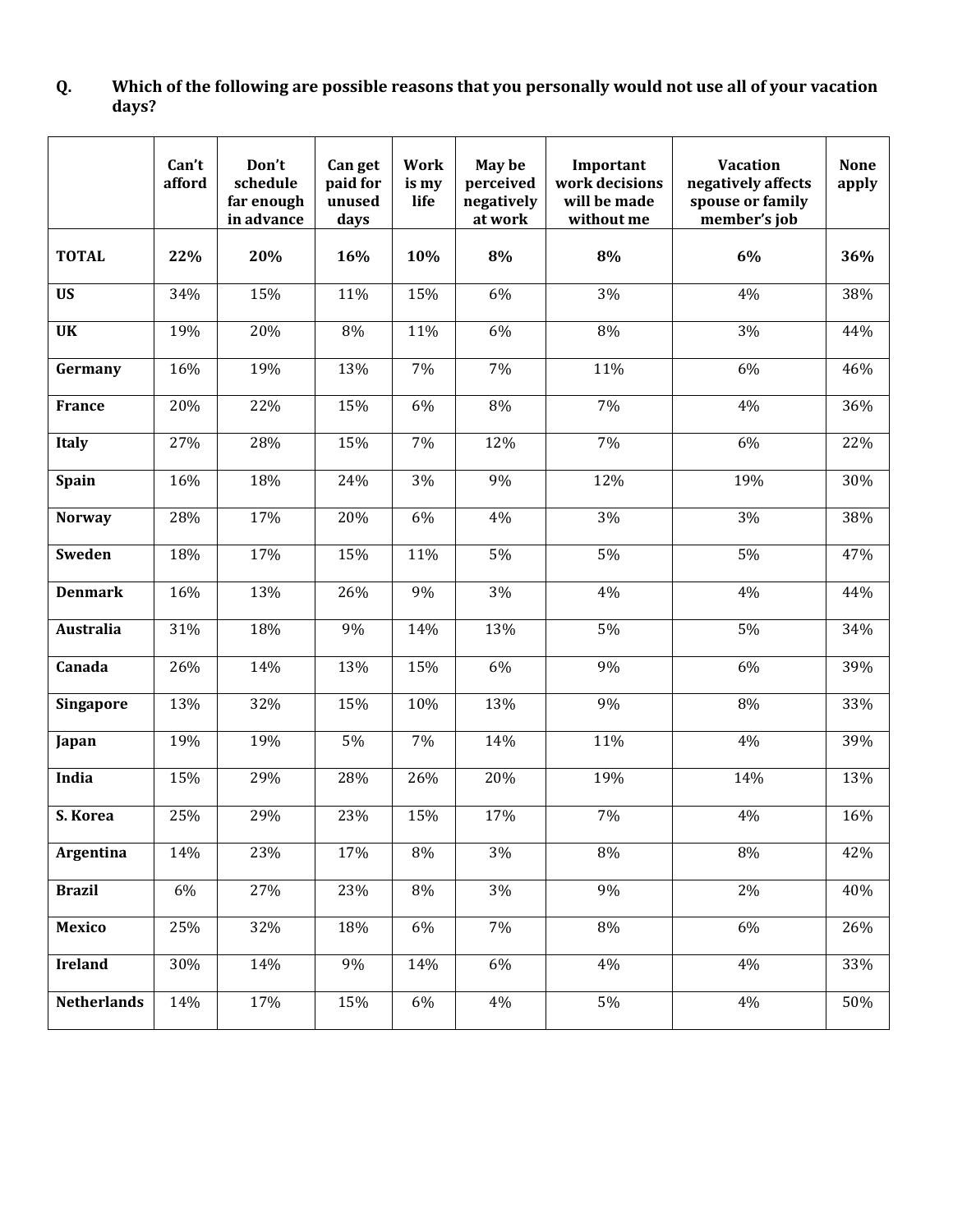| Q. | How often do you check work email and/or voicemail while on vacation? |
|----|-----------------------------------------------------------------------|
|----|-----------------------------------------------------------------------|

|                      | Constantly | <b>Regularly</b> | <b>Sometimes</b> | <b>Never</b> |
|----------------------|------------|------------------|------------------|--------------|
| <b>TOTAL</b>         | 9%         | 25%              | 36%              | 30%          |
| <b>United States</b> | 4%         | 20%              | 34%              | 41%          |
| <b>UK</b>            | 4%         | 15%              | 31%              | 50%          |
| Germany              | 4%         | 17%              | 30%              | 50%          |
| France               | 11%        | 45%              | 31%              | 13%          |
| <b>Italy</b>         | 18%        | 33%              | 37%              | 12%          |
| Spain                | 8%         | 31%              | 38%              | 23%          |
| <b>Norway</b>        | 4%         | 21%              | 37%              | 39%          |
| Sweden               | 4%         | 23%              | 39%              | 34%          |
| <b>Denmark</b>       | 2%         | 13%              | 33%              | 53%          |
| Australia            | 7%         | 22%              | 37%              | 34%          |
| Canada               | 6%         | 20%              | 36%              | 38%          |
| Singapore            | $8\%$      | 31%              | 42%              | 19%          |
| Japan                | 20%        | 34%              | 33%              | 13%          |
| India                | 8%         | 45%              | 36%              | 11%          |
| <b>South Korea</b>   | 8%         | 24%              | 51%              | 16%          |
| Argentina            | 19%        | 28%              | 36%              | 18%          |
| <b>Brazil</b>        | 19%        | 30%              | 35%              | 16%          |
| Mexico               | 19%        | 23%              | 42%              | 17%          |
| <b>Ireland</b>       | 7%         | 23%              | 41%              | 29%          |
| <b>Netherlands</b>   | $1\%$      | 17%              | 33%              | 49%          |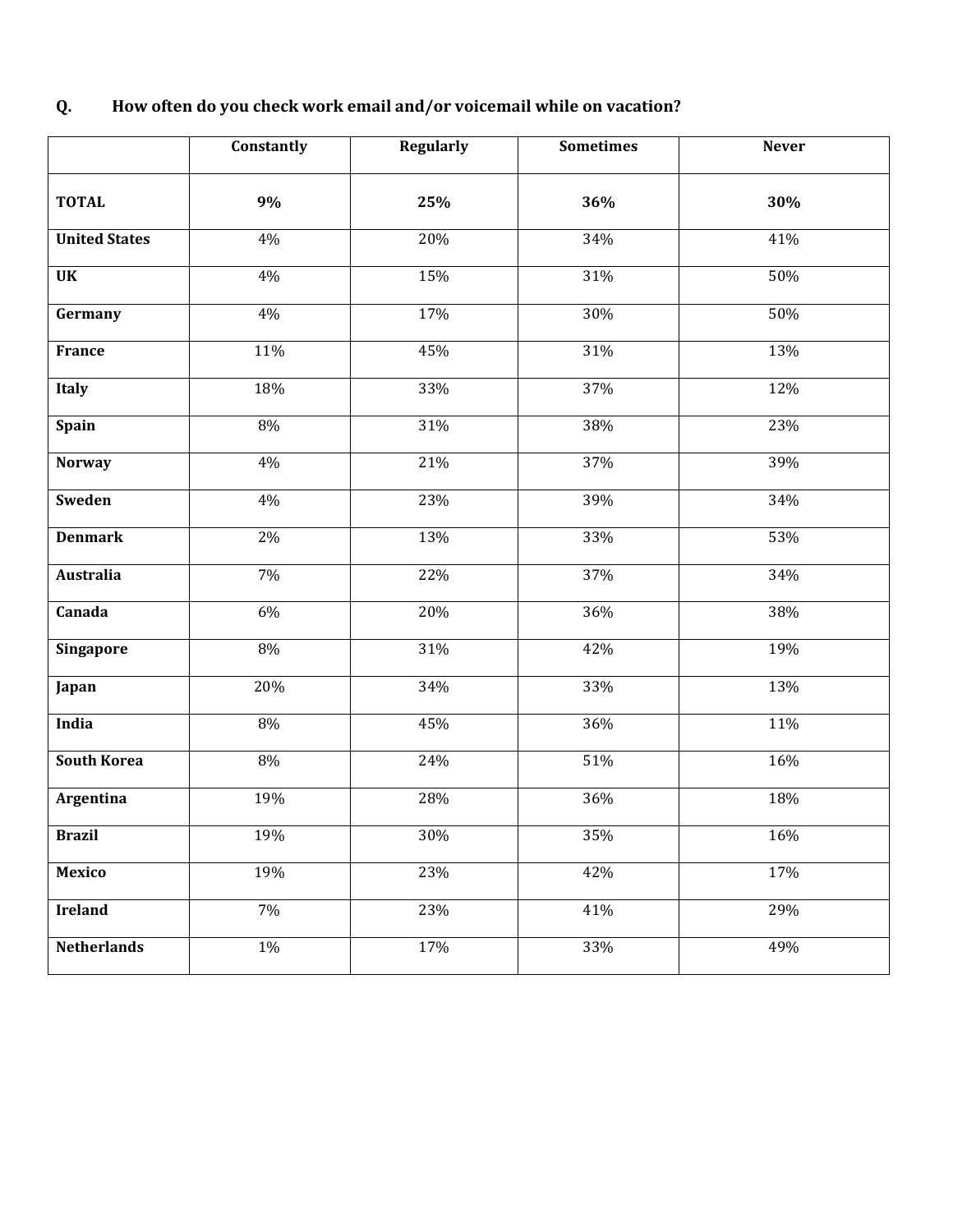# **Q. Is your boss supportive of employees taking their vacation time?**

|                      | Yes | No    | Not sure |
|----------------------|-----|-------|----------|
| <b>TOTAL</b>         | 69% | 11%   | 21%      |
| <b>United States</b> | 73% | $8\%$ | 19%      |
| <b>UK</b>            | 75% | 10%   | 15%      |
| Germany              | 54% | 20%   | 26%      |
| France               | 60% | 17%   | 23%      |
| <b>Italy</b>         | 44% | 32%   | 24%      |
| Spain                | 77% | 6%    | 17%      |
| <b>Norway</b>        | 88% | $1\%$ | 11%      |
| Sweden               | 82% | 5%    | 13%      |
| <b>Denmark</b>       | 57% | 23%   | 20%      |
| <b>Australia</b>     | 74% | $8\%$ | $17\%$   |
| Canada               | 78% | $5\%$ | $17\%$   |
| <b>Singapore</b>     | 62% | 9%    | 29%      |
| Japan                | 56% | 11%   | 33%      |
| India                | 72% | 12%   | 17%      |
| <b>South Korea</b>   | 48% | 25%   | 27%      |
| Argentina            | 53% | 13%   | 34%      |
| <b>Brazil</b>        | 75% | 3%    | 23%      |
| <b>Mexico</b>        | 76% | $8\%$ | 16%      |
| <b>Ireland</b>       | 68% | $5\%$ | 27%      |
| <b>Netherlands</b>   | 79% | $5\%$ | 16%      |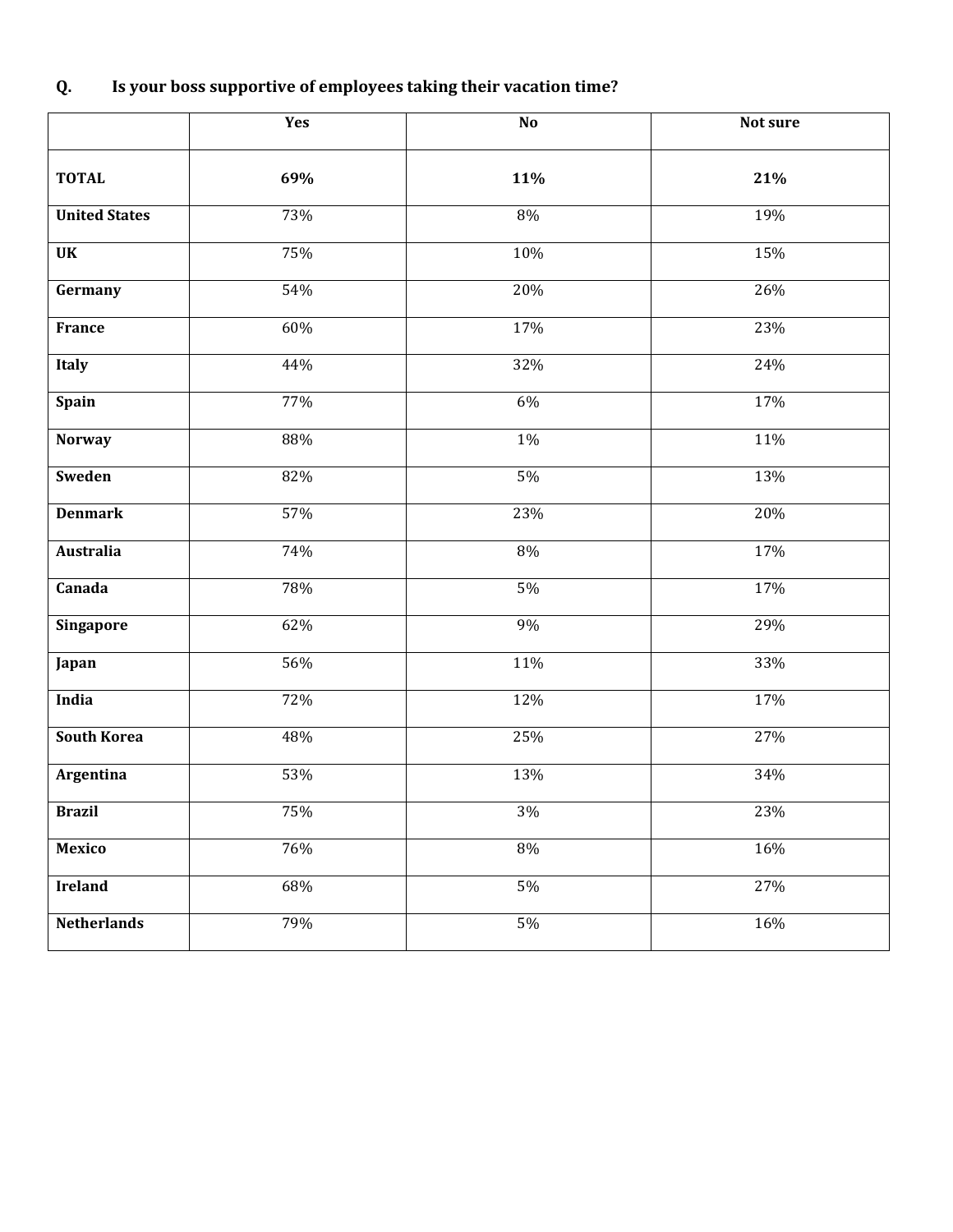### **Q. Have you ever canceled or postponed vacation plans because of work?**

|                      | Yes    | N <sub>0</sub>    | Not sure |
|----------------------|--------|-------------------|----------|
| <b>TOTAL</b>         | 43%    | 54%               | 4%       |
| <b>United States</b> | 37%    | 59%               | $4\%$    |
| <b>UK</b>            | 30%    | 66%               | $4\%$    |
| Germany              | 33%    | 65%               | $2\%$    |
| France               | 44%    | 53%               | $3\%$    |
| Italy                | 43%    | 54%               | $3\%$    |
| Spain                | 54%    | 43%               | $3\%$    |
| <b>Norway</b>        | 45%    | $\overline{51}\%$ | $4\%$    |
| Sweden               | 49%    | 45%               | $6\%$    |
| <b>Denmark</b>       | 30%    | 67%               | $3\%$    |
| <b>Australia</b>     | 33%    | 64%               | $3\%$    |
| Canada               | 38%    | 60%               | $2\%$    |
| Singapore            | 42%    | 53%               | $4\%$    |
| Japan                | $50\%$ | 41%               | $9\%$    |
| India                | 62%    | 34%               | $4\%$    |
| <b>South Korea</b>   | 66%    | 29%               | $5\%$    |
| Argentina            | 50%    | 47%               | $3\%$    |
| <b>Brazil</b>        | 53%    | 43%               | 4%       |
| <b>Mexico</b>        | 54%    | 44%               | $2\%$    |
| <b>Ireland</b>       | 41%    | 53%               | 6%       |
| <b>Netherlands</b>   | 22%    | 75%               | 3%       |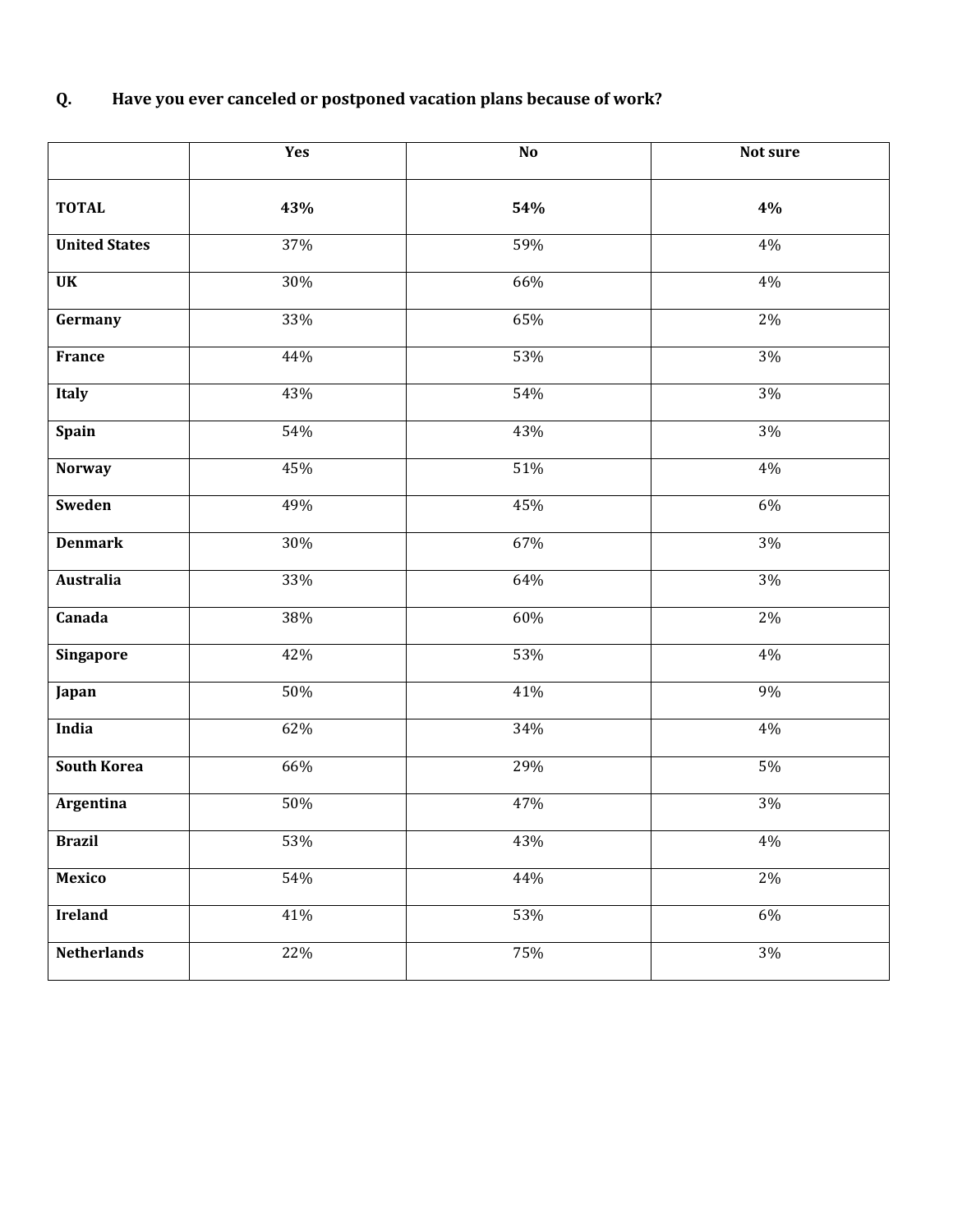#### **Q. Which of the following best describes when you are able to leave work behind and fully relax on vacation?**

|                      | As soon as I<br>leave on<br>vacation | The moment I<br>reach my<br>destination | After a day or two<br>of vacation | When my vacation is<br>more than half over | Never able to<br>leave work<br>behind |
|----------------------|--------------------------------------|-----------------------------------------|-----------------------------------|--------------------------------------------|---------------------------------------|
| <b>TOTAL</b>         | 53%                                  | 17%                                     | 19%                               | 4%                                         | 8%                                    |
| <b>United States</b> | 56%                                  | 17%                                     | 14%                               | 2%                                         | 11%                                   |
| <b>UK</b>            | 55%                                  | 14%                                     | 20%                               | 2%                                         | 10%                                   |
| Germany              | 43%                                  | 21%                                     | 27%                               | 3%                                         | 6%                                    |
| France               | 49%                                  | 18%                                     | 20%                               | 9%                                         | 5%                                    |
| <b>Italy</b>         | 54%                                  | 21%                                     | 17%                               | 2%                                         | 5%                                    |
| <b>Spain</b>         | 52%                                  | 15%                                     | 20%                               | 6%                                         | 7%                                    |
| <b>Norway</b>        | 59%                                  | 12%                                     | 20%                               | 4%                                         | 6%                                    |
| Sweden               | 41%                                  | 11%                                     | 32%                               | 7%                                         | 9%                                    |
| <b>Denmark</b>       | 62%                                  | 8%                                      | 22%                               | 3%                                         | 4%                                    |
| <b>Australia</b>     | 48%                                  | 16%                                     | 24%                               | 4%                                         | 9%                                    |
| Canada               | 55%                                  | 12%                                     | 20%                               | 4%                                         | 9%                                    |
| Singapore            | 61%                                  | 21%                                     | 8%                                | 1%                                         | 9%                                    |
| Japan                | 54%                                  | 14%                                     | 11%                               | 2%                                         | 20%                                   |
| India                | 45%                                  | 31%                                     | 10%                               | 2%                                         | 13%                                   |
| <b>South Korea</b>   | 38%                                  | 25%                                     | 16%                               | 6%                                         | 14%                                   |
| Argentina            | 59%                                  | 17%                                     | 14%                               | $4\%$                                      | $6\%$                                 |
| <b>Brazil</b>        | 54%                                  | 22%                                     | 13%                               | 6%                                         | $5\%$                                 |
| <b>Mexico</b>        | 51%                                  | 22%                                     | 21%                               | $\overline{\phantom{a}}$                   | 6%                                    |
| <b>Ireland</b>       | 46%                                  | 16%                                     | 23%                               | $3\%$                                      | 12%                                   |
| <b>Netherlands</b>   | 71%                                  | 8%                                      | 17%                               | $1\%$                                      | $3\%$                                 |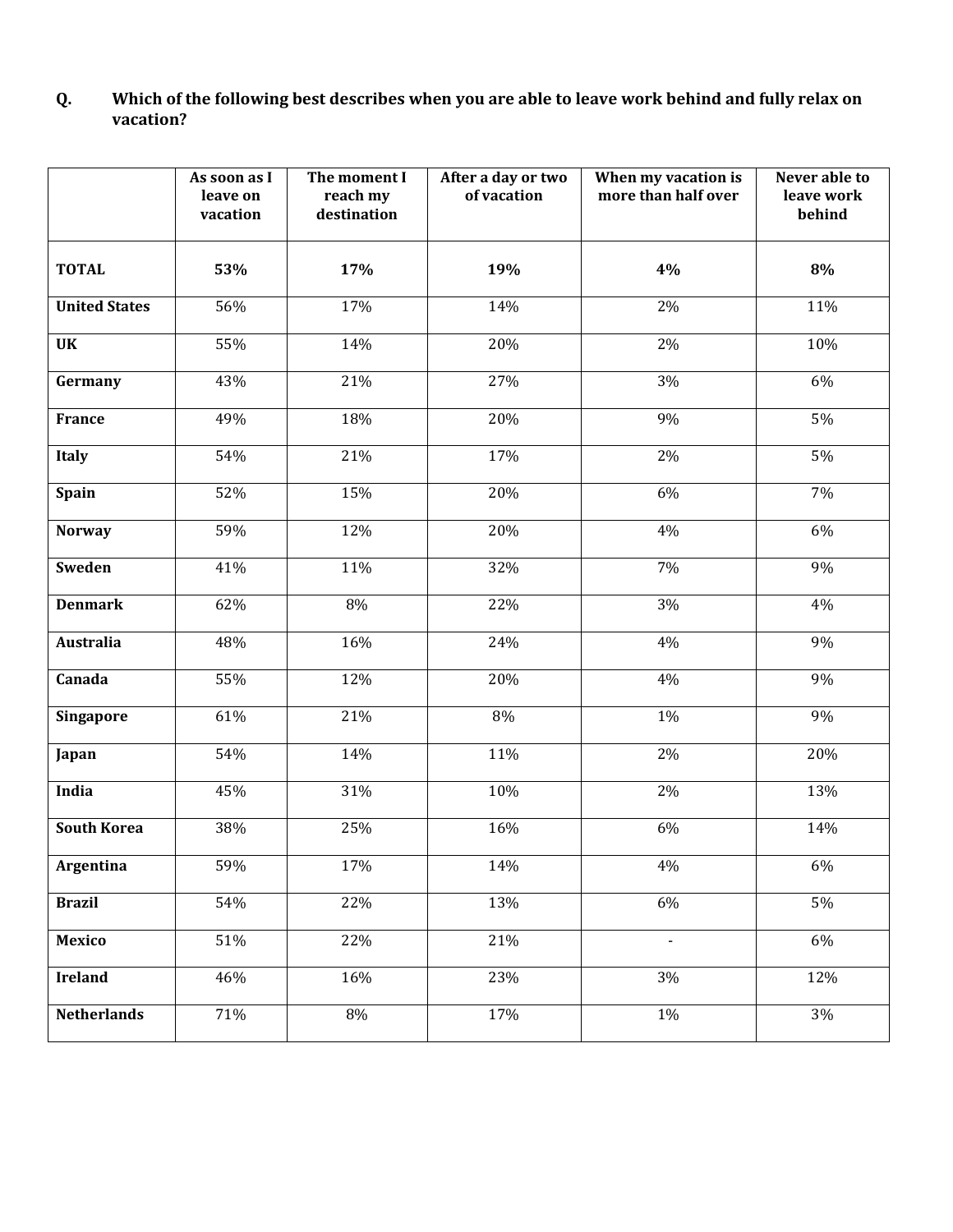# **Q. How many vacation days will you take this year compared to last year?**

|                      | Fewer | About the same | More             | Not sure |
|----------------------|-------|----------------|------------------|----------|
| <b>TOTAL</b>         | 13%   | 64%            | 14%              | $9\%$    |
| <b>United States</b> | 14%   | 61%            | 11%              | 14%      |
| <b>UK</b>            | 10%   | 70%            | 13%              | 7%       |
| Germany              | 10%   | 77%            | 8%               | 4%       |
| France               | 13%   | 76%            | 7%               | 4%       |
| Italy                | 16%   | 61%            | 10%              | 12%      |
| Spain                | 11%   | 75%            | 11%              | 3%       |
| <b>Norway</b>        | 14%   | 63%            | 17%              | 5%       |
| Sweden               | 10%   | 65%            | 19%              | 7%       |
| <b>Denmark</b>       | 7%    | 77%            | 12%              | 4%       |
| <b>Australia</b>     | 17%   | 55%            | 17%              | 11%      |
| Canada               | 11%   | 61%            | 18%              | 9%       |
| Singapore            | 10%   | 67%            | 11%              | 13%      |
| Japan                | 14%   | 46%            | 9%               | 31%      |
| India                | 27%   | 46%            | 19%              | 8%       |
| <b>South Korea</b>   | 11%   | 61%            | 14%              | 15%      |
| <b>Argentina</b>     | 5%    | 59%            | $\frac{1}{26\%}$ | 10%      |
| <b>Brazil</b>        | 16%   | 58%            | 14%              | 12%      |
| <b>Mexico</b>        | 12%   | 63%            | 21%              | 3%       |
| <b>Ireland</b>       | 19%   | 64%            | 7%               | 10%      |
| <b>Netherlands</b>   | 9%    | 75%            | $\frac{11}{6}$   | 5%       |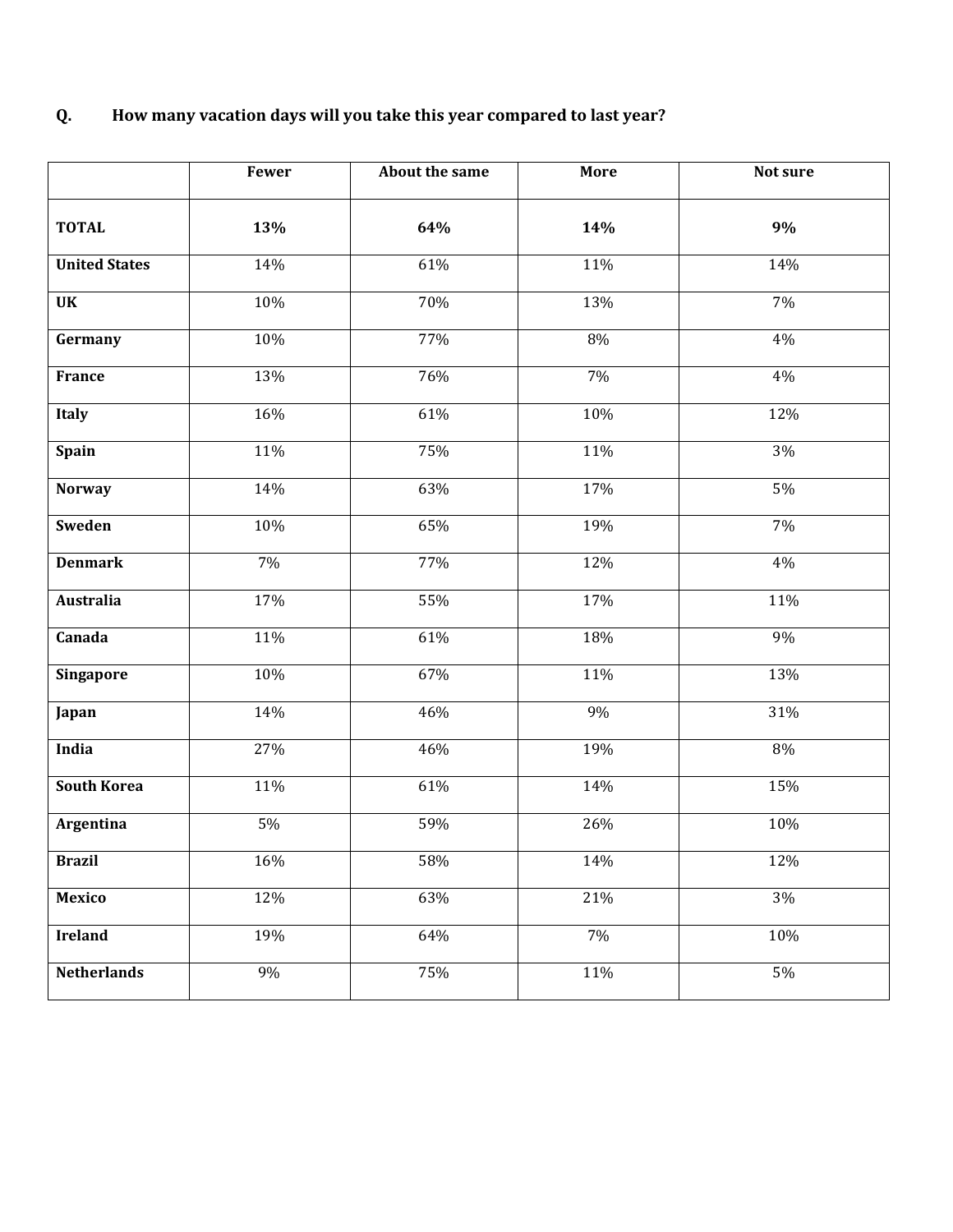### **Q. Which of the following, if any, are applicable to you? I cannot plan my vacation in advance...**

|                      | <b>Because it depends</b><br>on my work<br>schedule | <b>Because it depends</b><br>on the economy | For another reason | None of these affect<br>planning my vacation |
|----------------------|-----------------------------------------------------|---------------------------------------------|--------------------|----------------------------------------------|
| <b>TOTAL</b>         | 25%                                                 | 22%                                         | 15%                | 48%                                          |
| <b>United States</b> | 20%                                                 | 22%                                         | 14%                | 58%                                          |
| <b>UK</b>            | 18%                                                 | 18%                                         | 15%                | 55%                                          |
| Germany              | 17%                                                 | 10%                                         | 12%                | 64%                                          |
| <b>France</b>        | 25%                                                 | 19%                                         | 12%                | 48%                                          |
| <b>Italy</b>         | 24%                                                 | 41%                                         | 15%                | 32%                                          |
| Spain                | 21%                                                 | 31%                                         | 19%                | 38%                                          |
| <b>Norway</b>        | 13%                                                 | 26%                                         | 13%                | 60%                                          |
| Sweden               | 27%                                                 | 21%                                         | 13%                | 55%                                          |
| <b>Denmark</b>       | 18%                                                 | 19%                                         | 7%                 | 60%                                          |
| Australia            | 25%                                                 | 16%                                         | 17%                | 53%                                          |
| Canada               | 25%                                                 | 15%                                         | 13%                | 55%                                          |
| <b>Singapore</b>     | 38%                                                 | 19%                                         | 19%                | 40%                                          |
| Japan                | 40%                                                 | 9%                                          | 14%                | 44%                                          |
| India                | 58%                                                 | 25%                                         | 16%                | 20%                                          |
| <b>South Korea</b>   | 46%                                                 | 35%                                         | 18%                | 17%                                          |
| <b>Argentina</b>     | 22%                                                 | 35%                                         | 20%                | 34%                                          |
| <b>Brazil</b>        | 36%                                                 | 25%                                         | 14%                | 37%                                          |
| <b>Mexico</b>        | 17%                                                 | 37%                                         | 13%                | 41%                                          |
| <b>Ireland</b>       | 23%                                                 | 23%                                         | 17%                | 43%                                          |
| <b>Netherlands</b>   | 14%                                                 | 8%                                          | 13%                | 69%                                          |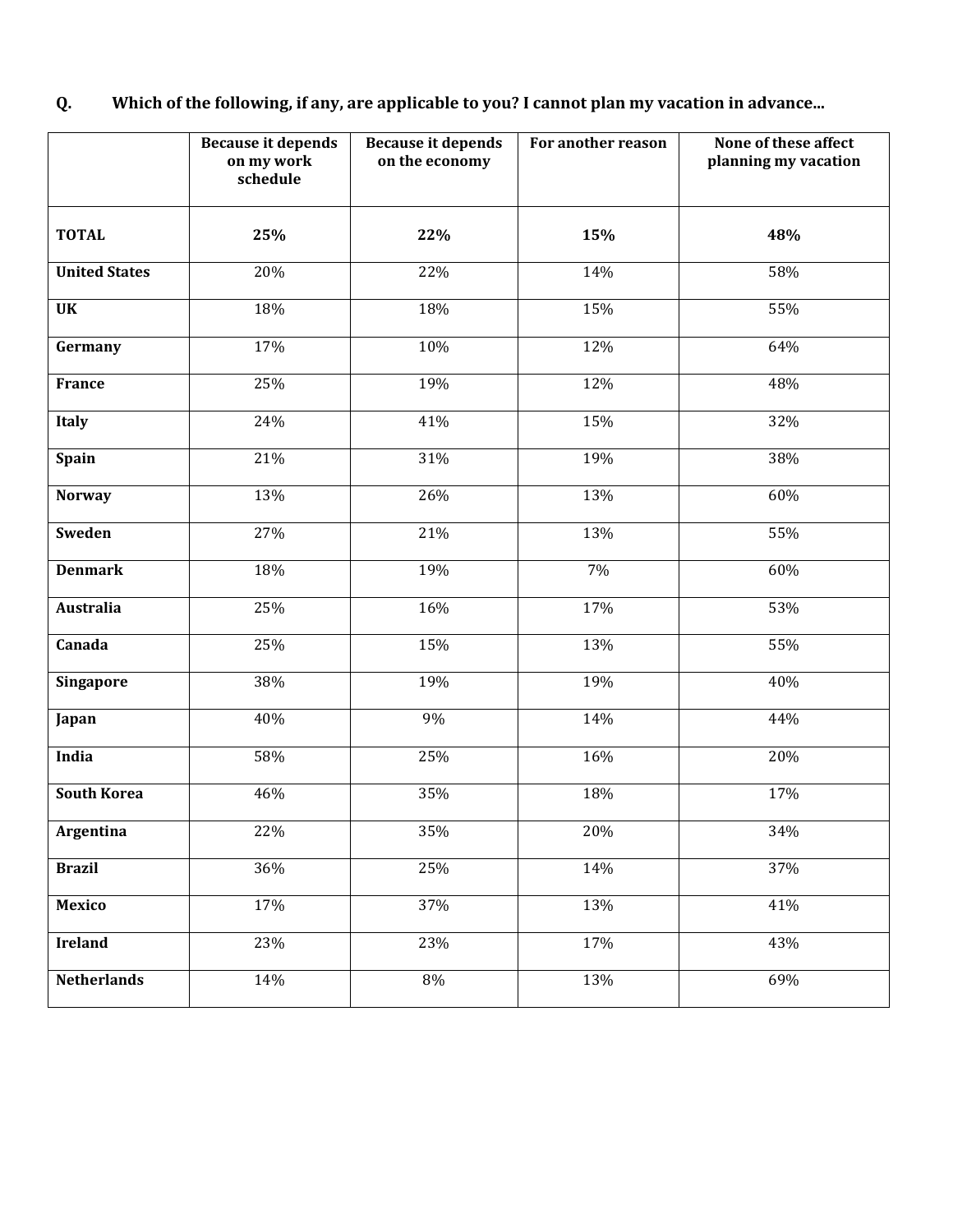### **Q. Who have you traveled with on holiday in the past year?**

|                    | Immediate<br>family<br>(& children) | Spouse/<br>partner only | <b>Friends</b> | <b>Extended</b><br>family | Someone<br>else | Solo           | Did not<br>travel |
|--------------------|-------------------------------------|-------------------------|----------------|---------------------------|-----------------|----------------|-------------------|
| <b>TOTAL</b>       | 48%                                 | 34%                     | 26%            | 12%                       | 3%              | 6%             | 10%               |
| <b>US</b>          | 36%                                 | 37%                     | 20%            | 16%                       | 3%              | 8%             | 20%               |
| <b>UK</b>          | 47%                                 | 39%                     | 21%            | 16%                       | 1%              | 5%             | 12%               |
| Germany            | 40%                                 | 29%                     | 20%            | 10%                       | 2%              | 9%             | 13%               |
| <b>France</b>      | 57%                                 | 30%                     | 20%            | 10%                       | 1%              | 4%             | 7%                |
| Italy              | 38%                                 | 33%                     | 24%            | 12%                       | 3%              | 3%             | 9%                |
| <b>Spain</b>       | 45%                                 | 37%                     | 20%            | 2%                        | 2%              | $\blacksquare$ | 9%                |
| <b>Norway</b>      | 58%                                 | 30%                     | 29%            | 14%                       | 6%              | 7%             | 6%                |
| <b>Sweden</b>      | 55%                                 | 35%                     | 30%            | 9%                        | 2%              | 3%             | 7%                |
| <b>Denmark</b>     | 58%                                 | 34%                     | 24%            | 11%                       | 4%              | 3%             | 7%                |
| <b>Australia</b>   | 41%                                 | 41%                     | 27%            | 12%                       | 3%              | 6%             | 13%               |
| Canada             | 47%                                 | 42%                     | 34%            | 18%                       | 3%              | 6%             | 11%               |
| Singapore          | 65%                                 | 40%                     | 38%            | 17%                       | 6%              | 2%             | 3%                |
| Japan              | 32%                                 | 28%                     | 20%            | 3%                        | 1%              | 11%            | 25%               |
| India              | 58%                                 | 32%                     | 46%            | 18%                       | 6%              | 2%             | 3%                |
| S. Korea           | 43%                                 | 26%                     | 18%            | $4\%$                     | $4\%$           | 9%             | 9%                |
| Argentina          | 45%                                 | 27%                     | 18%            | 6%                        | 4%              | 8%             | 12%               |
| <b>Brazil</b>      | 42%                                 | 30%                     | 19%            | 11%                       | 3%              | 8%             | 13%               |
| <b>Mexico</b>      | 65%                                 | 27%                     | 27%            | 14%                       | 5%              | 4%             | 7%                |
| <b>Ireland</b>     | 44%                                 | 38%                     | 25%            | 15%                       | 3%              | 9%             | 7%                |
| <b>Netherlands</b> | 49%                                 | 31%                     | 23%            | 4%                        | 2%              | $6\%$          | 9%                |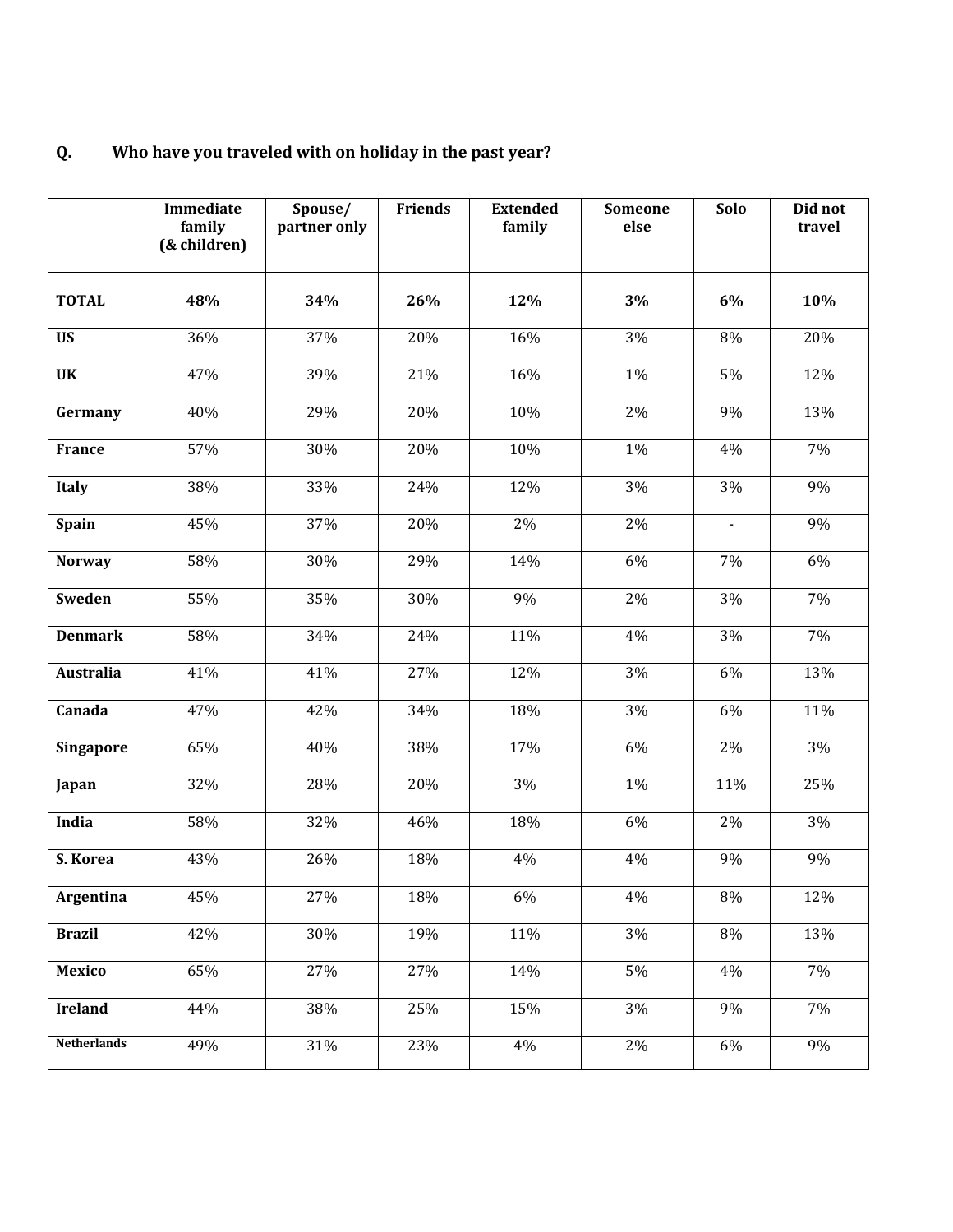## **Q. How many hours per week do you typically work?**

| <b>TOTAL</b>           | 40              |
|------------------------|-----------------|
| <b>United States</b>   | 40              |
| $\overline{\text{UK}}$ | 37              |
| Germany                | 39              |
| France                 | 37              |
| <b>Italy</b>           | 36              |
| <b>Spain</b>           | 40              |
| <b>Norway</b>          | $\overline{38}$ |
| Sweden                 | 40              |
| <b>Denmark</b>         | 37              |
| Australia              | 40              |
| Canada                 | 40              |
| <b>Singapore</b>       | 44              |
| Japan                  | 40              |
| India                  | 42              |
| <b>South Korea</b>     | 40              |
| Argentina              | 40              |
| <b>Brazil</b>          | 40              |
| <b>Mexico</b>          | 40              |
| <b>Ireland</b>         | 39              |
| <b>Netherlands</b>     | 36              |